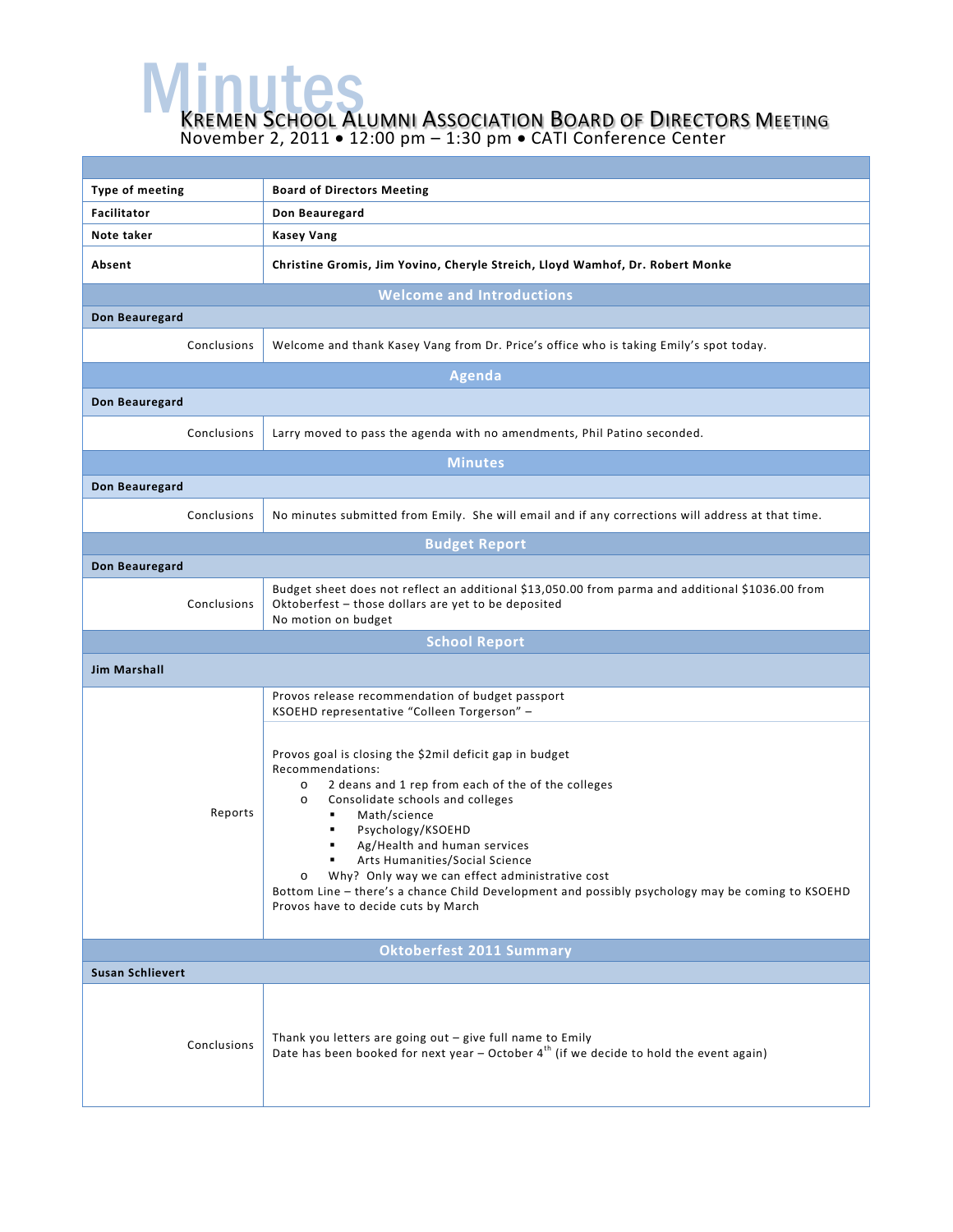**MENUTES**<br>KREMEN SCHOOL ALUMNI ASSOCIATION BOARD OF DIRECTORS MEETING

November 2, 2011 • 12:00 pm – 1:30 pm • CATI Conference Center

| <b>Noted Alumni Dinner</b> |                                                                                                                                                                                                                                                                                                                                                                                                                                                                                                                                                                                                                                                                                                      |                                                                                                                                                                                                                                                                                                                                                                                                                                                                                                                         |  |  |  |
|----------------------------|------------------------------------------------------------------------------------------------------------------------------------------------------------------------------------------------------------------------------------------------------------------------------------------------------------------------------------------------------------------------------------------------------------------------------------------------------------------------------------------------------------------------------------------------------------------------------------------------------------------------------------------------------------------------------------------------------|-------------------------------------------------------------------------------------------------------------------------------------------------------------------------------------------------------------------------------------------------------------------------------------------------------------------------------------------------------------------------------------------------------------------------------------------------------------------------------------------------------------------------|--|--|--|
| Lonna Torrico              |                                                                                                                                                                                                                                                                                                                                                                                                                                                                                                                                                                                                                                                                                                      |                                                                                                                                                                                                                                                                                                                                                                                                                                                                                                                         |  |  |  |
| Discussion                 | Date of the event March 15 <sup>th</sup><br>Selected group of nominees<br>$\bullet$                                                                                                                                                                                                                                                                                                                                                                                                                                                                                                                                                                                                                  | Kremen Noted Alunmi Award - Janet Young<br>Professional Alumni Service Award - Ruben Castillo<br>Friend of Education Award - Father Finian McGinn<br>Special Recognition Award - Clem Renzi                                                                                                                                                                                                                                                                                                                             |  |  |  |
| Conclusions                | All in favor of the nominees<br>Need to build a strong database for guest list - ask nominee for a list<br>Lonna will send out email to let everyone know as soon as the nominee's have been notified<br>Nominees need to physically be present at the event to receive award                                                                                                                                                                                                                                                                                                                                                                                                                        |                                                                                                                                                                                                                                                                                                                                                                                                                                                                                                                         |  |  |  |
|                            |                                                                                                                                                                                                                                                                                                                                                                                                                                                                                                                                                                                                                                                                                                      | Parma                                                                                                                                                                                                                                                                                                                                                                                                                                                                                                                   |  |  |  |
| <b>Mona Cummings</b>       |                                                                                                                                                                                                                                                                                                                                                                                                                                                                                                                                                                                                                                                                                                      |                                                                                                                                                                                                                                                                                                                                                                                                                                                                                                                         |  |  |  |
| Comments                   | Don - thanks Mona for getting badges for everyone for identification when at different social occasions<br>- should be in next couple of weeks                                                                                                                                                                                                                                                                                                                                                                                                                                                                                                                                                       |                                                                                                                                                                                                                                                                                                                                                                                                                                                                                                                         |  |  |  |
| Conclusions                | Event: November 15th<br>Goal is 70 people at Parma's new location (holds more people)<br>Elena is hosting and has agreed to close restaurant for this event<br>Invited groups include:<br>Alumni chapter, EECU, KSOEHD (staff, faculty, and community counsils), FUSD (5 people),<br>$\bullet$<br>SCCCD (3 people)<br>Estimated to raise \$7,000 at \$150.00/ticket<br>\$150.00 - goes to endowment (directly deposited by Emily)<br>$$50.00 - operating fund$<br>Night of the Event<br>Plan to use wind from Oktoberfest<br>Overview: abbreviated program, speakers, scholarship recipient "Harris", singer Maritzio<br>65 people have committed -up to date - goal is 70 people, but can be higher |                                                                                                                                                                                                                                                                                                                                                                                                                                                                                                                         |  |  |  |
|                            |                                                                                                                                                                                                                                                                                                                                                                                                                                                                                                                                                                                                                                                                                                      | Committee Reports Beautification, Membership, Scholarship                                                                                                                                                                                                                                                                                                                                                                                                                                                               |  |  |  |
| Phil, Llyod, Tony          |                                                                                                                                                                                                                                                                                                                                                                                                                                                                                                                                                                                                                                                                                                      |                                                                                                                                                                                                                                                                                                                                                                                                                                                                                                                         |  |  |  |
|                            | <b>Beautification</b>                                                                                                                                                                                                                                                                                                                                                                                                                                                                                                                                                                                                                                                                                | 100 yr recognition wall<br>Displays of work from different schools during the year                                                                                                                                                                                                                                                                                                                                                                                                                                      |  |  |  |
|                            | Membership                                                                                                                                                                                                                                                                                                                                                                                                                                                                                                                                                                                                                                                                                           | $N/A$ - absent                                                                                                                                                                                                                                                                                                                                                                                                                                                                                                          |  |  |  |
| Discussion/Conclusion      | Scholarship                                                                                                                                                                                                                                                                                                                                                                                                                                                                                                                                                                                                                                                                                          | Issue: Student is not aware they have received scholarship from us because if they<br>are receiving financial aid, everything is lumped together – they should be separate<br>Expenses for Scholarship: \$6,000 given out together, assumption that operating<br>fund short \$850.00 because awarded/paid out to one student and the rest taken out<br>of the endowment.<br>Ask accounting for statement<br>Want to know where money is going to who, when, where?<br>$\bullet$<br>Tony will send the reports via email |  |  |  |
| <b>Old Business</b>        |                                                                                                                                                                                                                                                                                                                                                                                                                                                                                                                                                                                                                                                                                                      |                                                                                                                                                                                                                                                                                                                                                                                                                                                                                                                         |  |  |  |
| Don Beauregard             |                                                                                                                                                                                                                                                                                                                                                                                                                                                                                                                                                                                                                                                                                                      |                                                                                                                                                                                                                                                                                                                                                                                                                                                                                                                         |  |  |  |
| Discussion/Conclusion      | None                                                                                                                                                                                                                                                                                                                                                                                                                                                                                                                                                                                                                                                                                                 |                                                                                                                                                                                                                                                                                                                                                                                                                                                                                                                         |  |  |  |